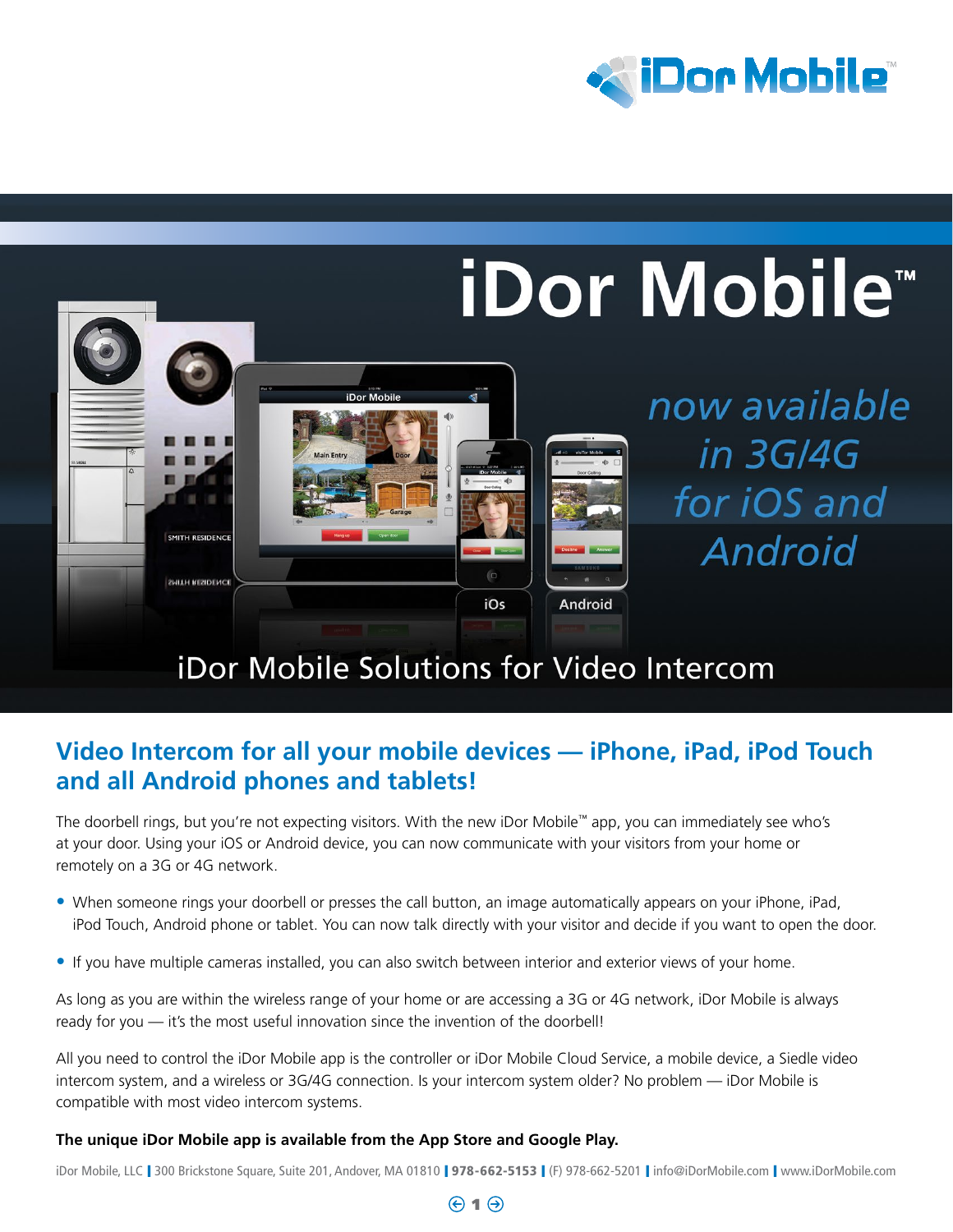



## **Functions and Operations**

Door Open

## **iDor Mobile — Information when you need it.**

When someone presses your doorbell or call button, iDor Mobile starts automatically, and a real-time picture of your door appears on the screen. Press the green button on your mobile device and you can immediately hear and speak to your visitor. To open the door, just tap "Open Door." To end the communication, tap the red button.

#### **Other functions:**



Adjust the intercom volume or mute the audio.



Mute the microphone on the iPhone or iPad.



View a single camera or multiple cameras



iDor Mobile, LLC | 300 Brickstone Square, Suite 201, Andover, MA 01810 | 978-662-5153 | (F) 978-662-5201 | info@iDorMobile.com | www.iDorMobile.com

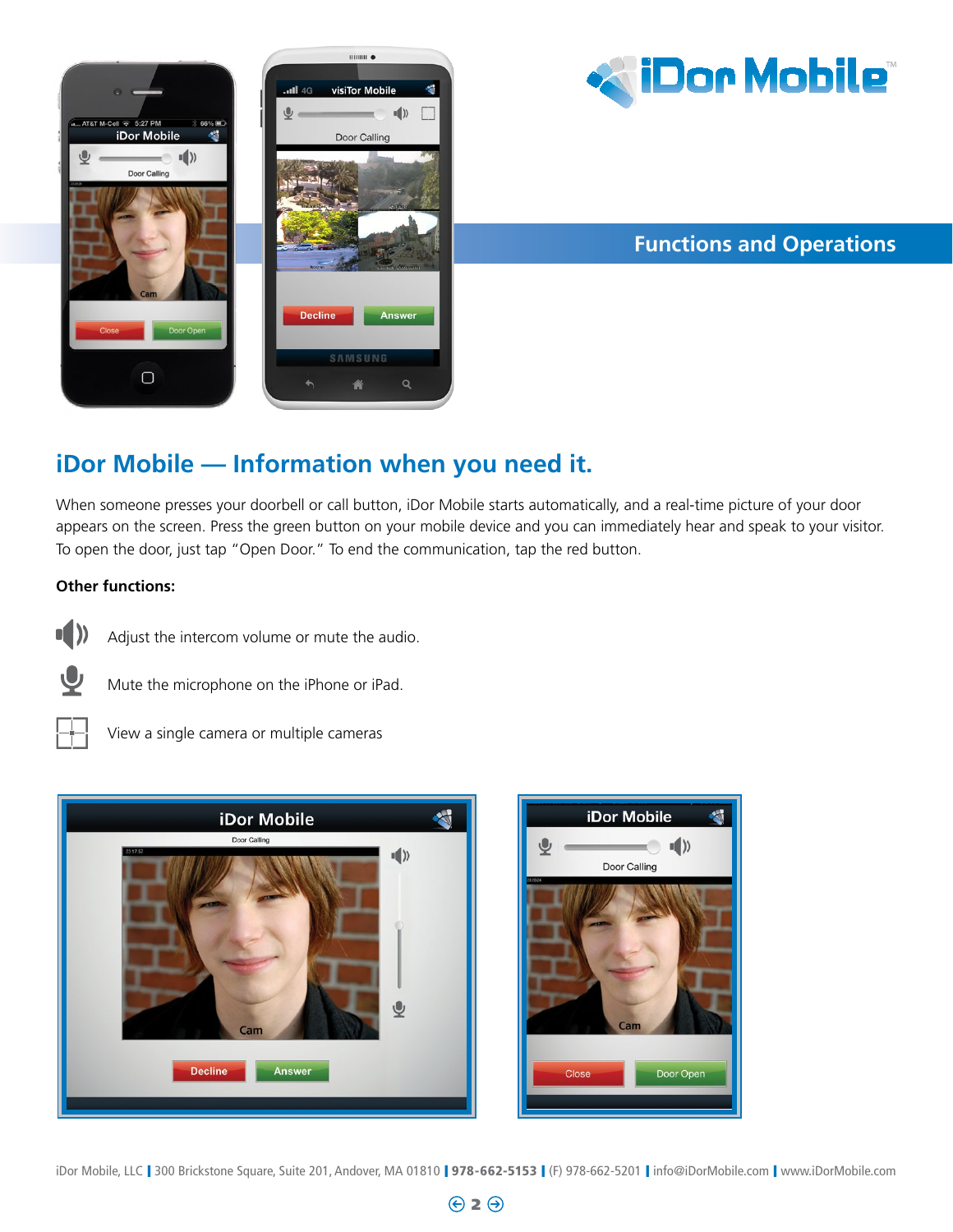

### **Functions and Operations (cont'd)**

### **You can view up to four cameras at a time.**

- $0 0 0 0$ Tap a particular camera to view in full screen. The dots at the bottom of the screen indicate how many cameras are available.
- $\bullet$ If more than four cameras are connected to your intercom system, you can switch between multiple camera views.

Switch back to single view.

## **Video Surveillance**

Even if no one is at your door, you can monitor the outside of your home at any time. In this mode, you can access all the video functions of iDor Mobile. Just swipe from the bottom to the top of the screen to access all the switching and control functions.



iDor Mobile, LLC | 300 Brickstone Square, Suite 201, Andover, MA 01810 | 978-662-5153 | (F) 978-662-5201 | info@iDorMobile.com | www.iDorMobile.com

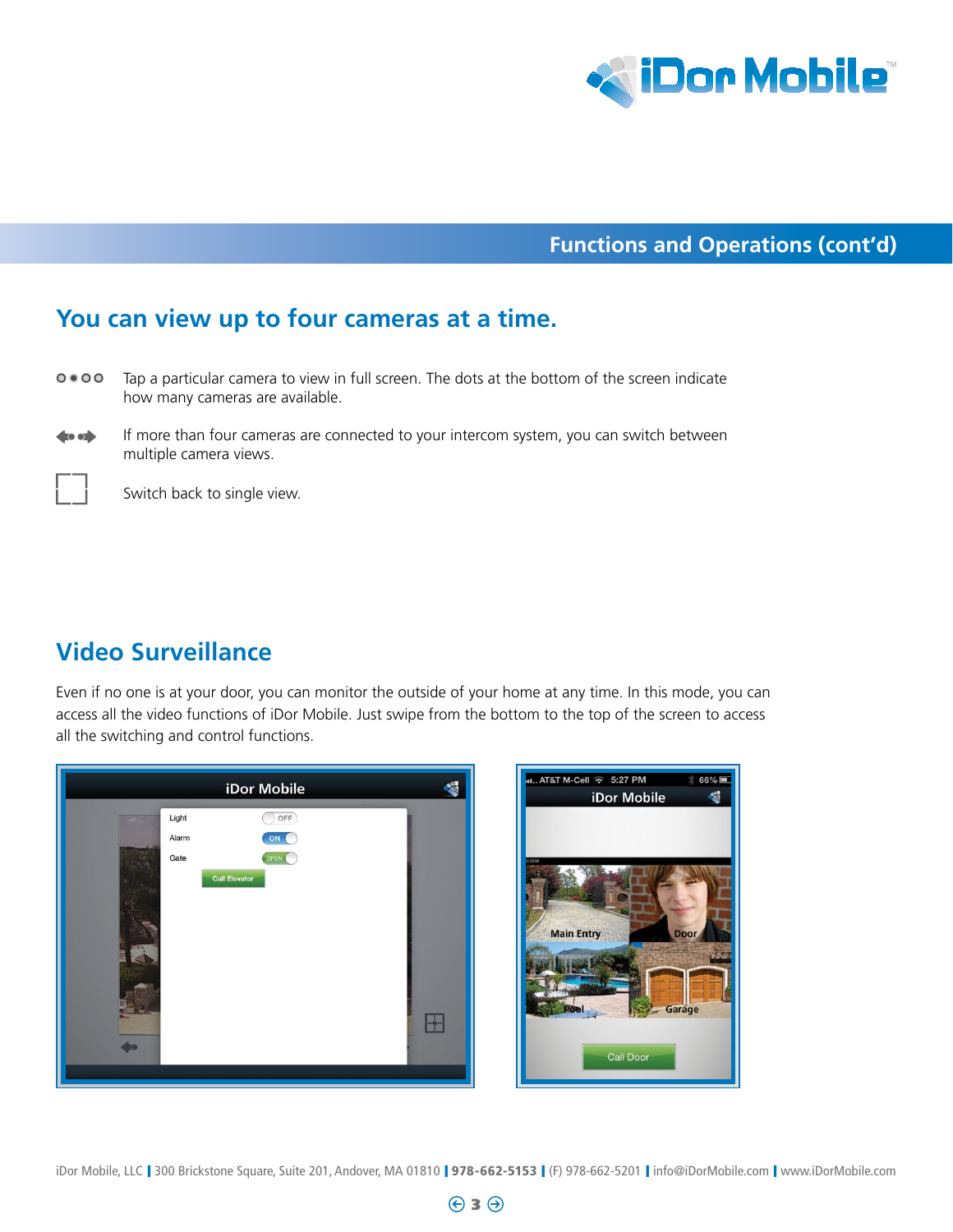

#### **Configuration and Operation**

## **iDor Mobile is easy to install.**

The iDor Mobile-system consists of a compact iDor Mobile controller and the iDor Mobile app.

The iDor Mobile controller is easily connected to the analog telephone line of your video intercom system interface. In addition, the system requires only one power connection and a connection to your existing LAN installation. Analog video cameras can be connected with an optional video encoder.

The controller establishes the connection with your mobile device with either a WLAN or 3G/4G network connection. Thus, the iDor Mobile system is available to you anywhere in your home or garden. Establishing the connection requires only a few settings on the iPhone, iPad, iPod Touch, Android phone or tablet. Typically, these include your IP address and the port of the iDor Mobile controller or iDor Mobile Cloud Service. Once connected, you can adjust individual camera settings, the SIP Gateway, the intercom system, and all the switching and control functions.

### **To access the settings page, press and hold the gray area in the iDor Mobile app for three seconds.**



iDor Mobile, LLC | 300 Brickstone Square, Suite 201, Andover, MA 01810 | 978-662-5153 | (F) 978-662-5201 | info@iDorMobile.com | www.iDorMobile.com

 $\Theta$ 4 $\Theta$